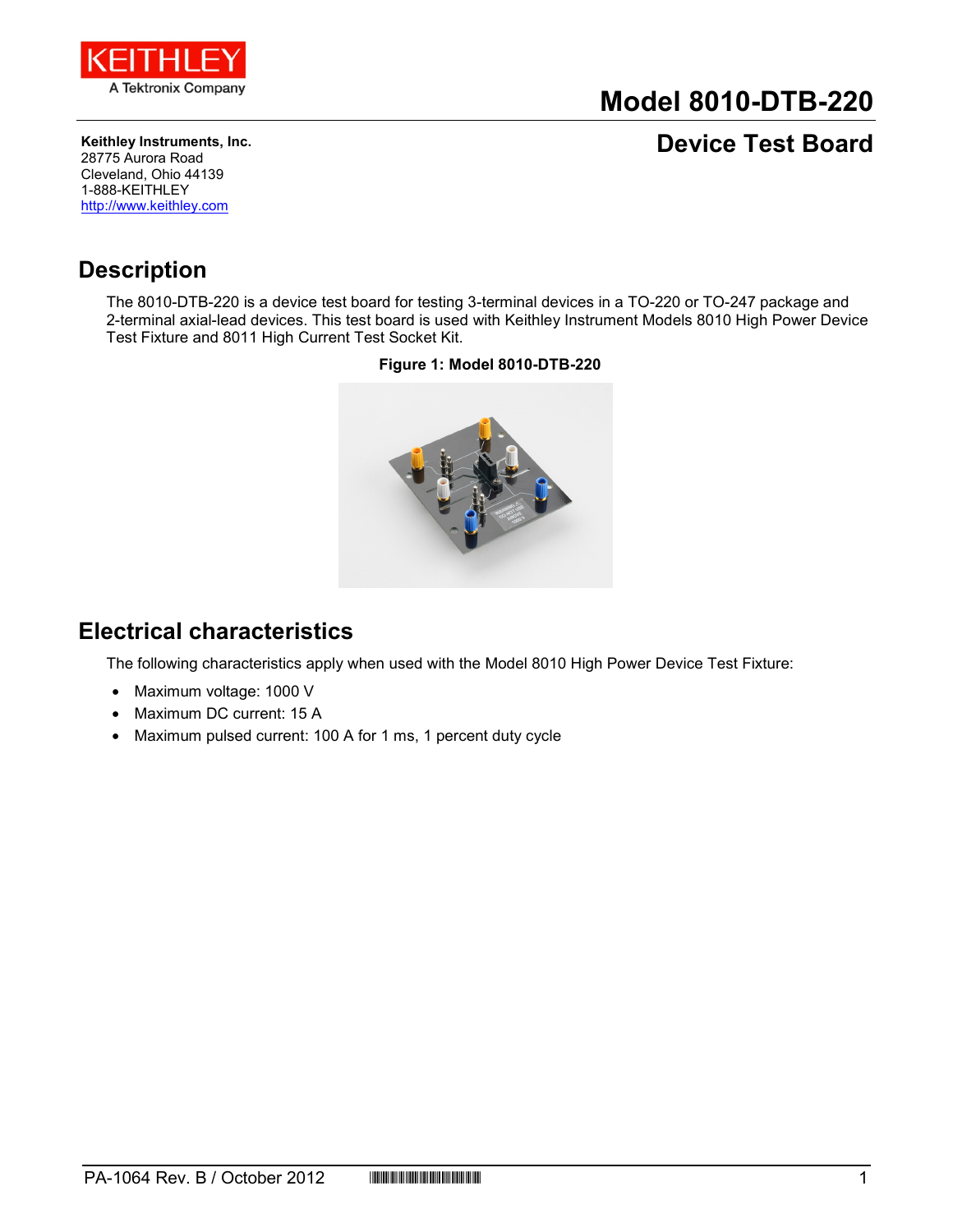## **Dimensions**

See the following figure for Model 8010-DTB-220 dimensions.



#### **Figure 2: 8010-DTB-220-dimensions**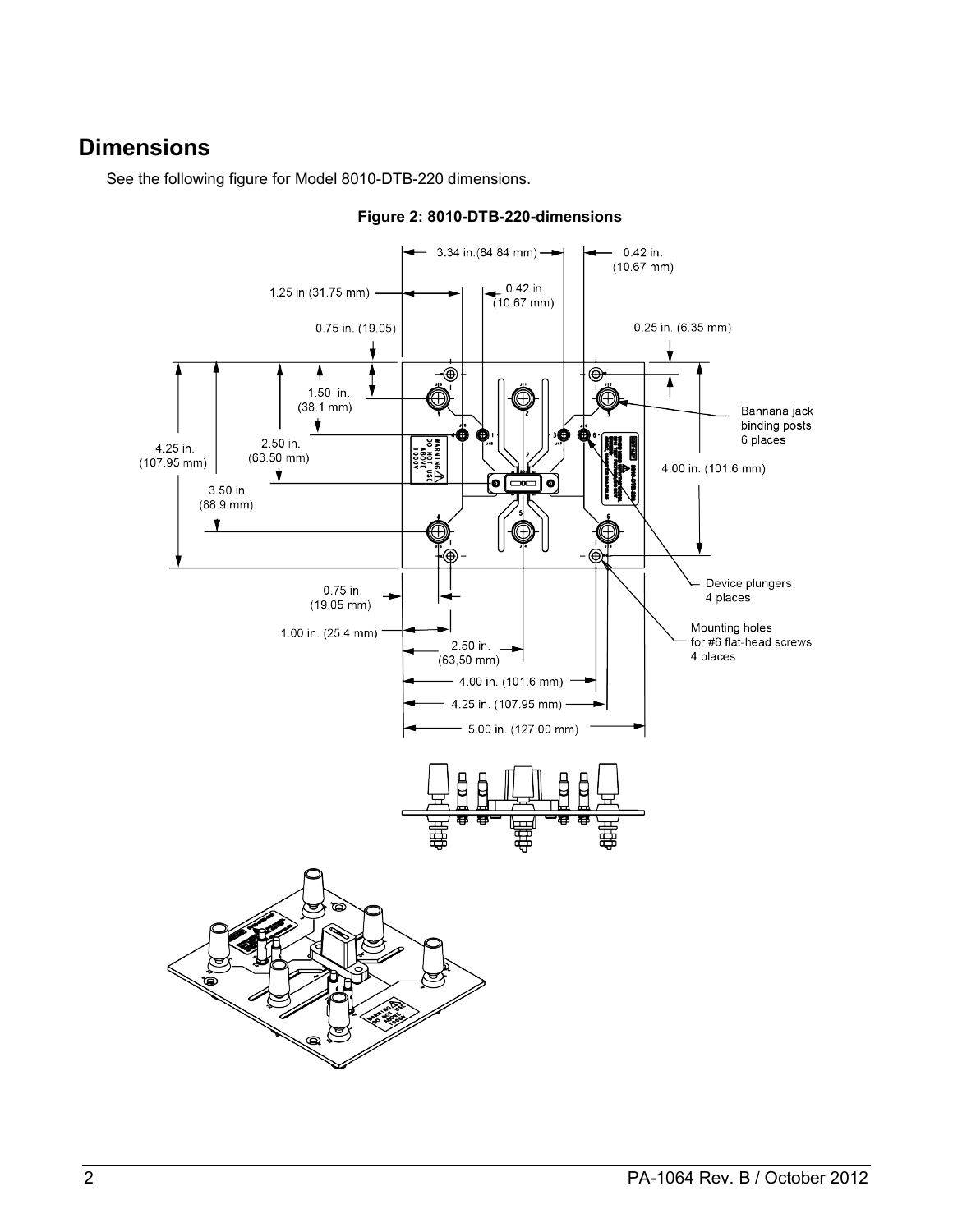

# **Safety precautions**

The following safety precautions should be observed before using this product and any associated instrumentation. Although some instruments and accessories would normally be used with nonhazardous voltages, there are situations where hazardous conditions may be present.

This product is intended for use by qualified personnel who recognize shock hazards and are familiar with the safety precautions required to avoid possible injury. Read and follow all installation, operation, and maintenance information carefully before using the product. Refer to the user documentation for complete product specifications.

If the product is used in a manner not specified, the protection provided by the product warranty may be impaired.

The types of product users are:

**Responsible body** is the individual or group responsible for the use and maintenance of equipment, for ensuring that the equipment is operated within its specifications and operating limits, and for ensuring that operators are adequately trained.

**Operators** use the product for its intended function. They must be trained in electrical safety procedures and proper use of the instrument. They must be protected from electric shock and contact with hazardous live circuits.

**Maintenance personnel** perform routine procedures on the product to keep it operating properly, for example, setting the line voltage or replacing consumable materials. Maintenance procedures are described in the user documentation. The procedures explicitly state if the operator may perform them. Otherwise, they should be performed only by service personnel.

**Service personnel** are trained to work on live circuits, perform safe installations, and repair products. Only properly trained service personnel may perform installation and service procedures.

Keithley Instruments products are designed for use with electrical signals that are rated Measurement Category I and Measurement Category II, as described in the International Electrotechnical Commission (IEC) Standard IEC 60664. Most measurement, control, and data I/O signals are Measurement Category I and must not be directly connected to mains voltage or to voltage sources with high transient overvoltages. Measurement Category II connections require protection for high transient overvoltages often associated with local AC mains connections. Assume all measurement, control, and data I/O connections are for connection to Category I sources unless otherwise marked or described in the user documentation.

Exercise extreme caution when a shock hazard is present. Lethal voltage may be present on cable connector jacks or test fixtures. The American National Standards Institute (ANSI) states that a shock hazard exists when voltage levels greater than 30 V RMS, 42.4 V peak, or 60 VDC are present. A good safety practice is to expect that hazardous voltage is present in any unknown circuit before measuring.

Operators of this product must be protected from electric shock at all times. The responsible body must ensure that operators are prevented access and/or insulated from every connection point. In some cases, connections must be exposed to potential human contact. Product operators in these circumstances must be trained to protect themselves from the risk of electric shock. If the circuit is capable of operating at or above 1000 V, no conductive part of the circuit may be exposed.

Do not connect switching cards directly to unlimited power circuits. They are intended to be used with impedance-limited sources. NEVER connect switching cards directly to AC mains. When connecting sources to switching cards, install protective devices to limit fault current and voltage to the card.

Before operating an instrument, ensure that the line cord is connected to a properly-grounded power receptacle. Inspect the connecting cables, test leads, and jumpers for possible wear, cracks, or breaks before each use.

When installing equipment where access to the main power cord is restricted, such as rack mounting, a separate main input power disconnect device must be provided in close proximity to the equipment and within easy reach of the operator.

For maximum safety, do not touch the product, test cables, or any other instruments while power is applied to the circuit under test. ALWAYS remove power from the entire test system and discharge any capacitors before: connecting or disconnecting cables or jumpers, installing or removing switching cards, or making internal changes, such as installing or removing jumpers.

Do not touch any object that could provide a current path to the common side of the circuit under test or power line (earth) ground. Always make measurements with dry hands while standing on a dry, insulated surface capable of withstanding the voltage being measured.

The instrument and accessories must be used in accordance with its specifications and operating instructions, or the safety of the equipment may be impaired.

Do not exceed the maximum signal levels of the instruments and accessories, as defined in the specifications and operating